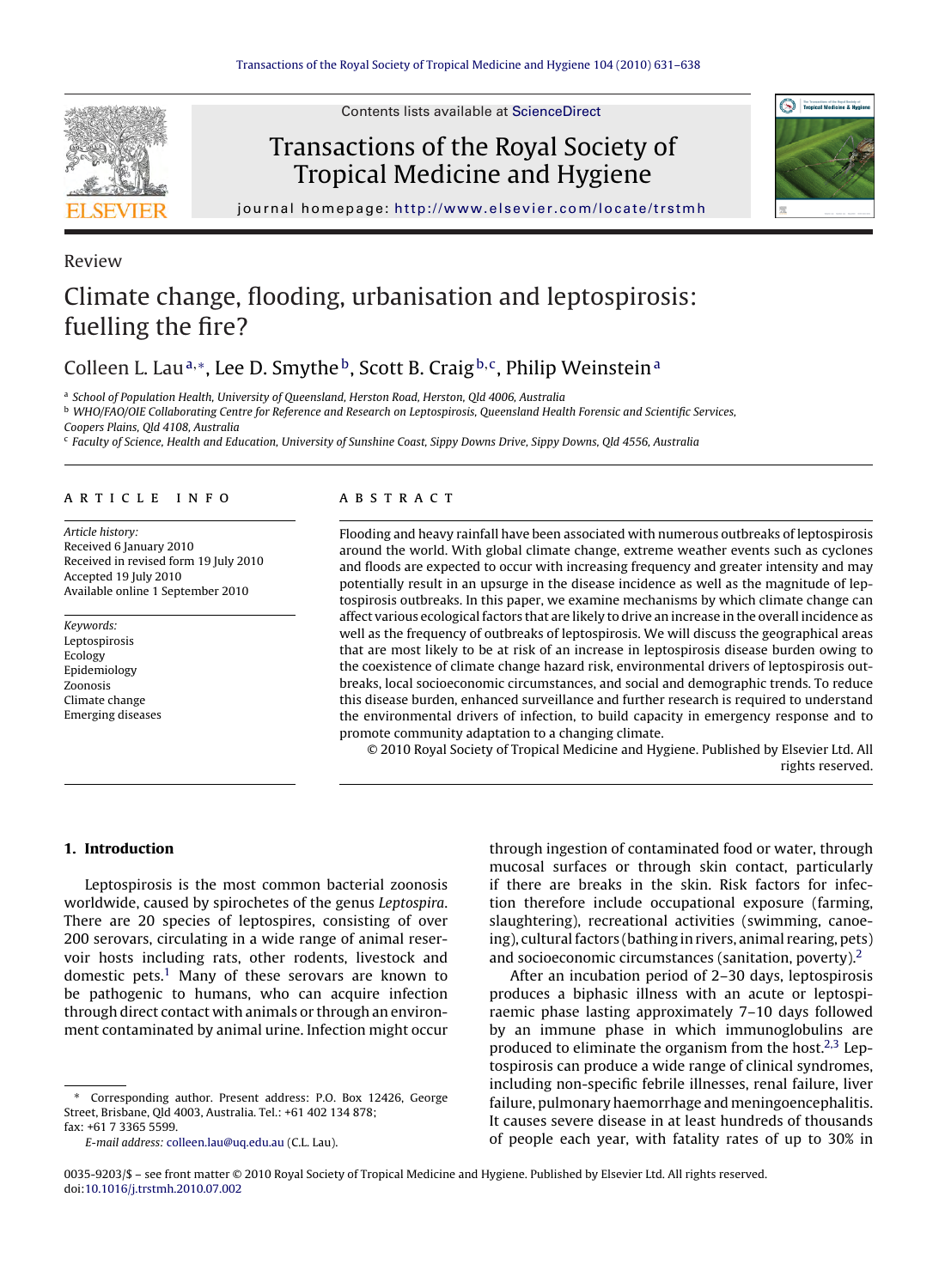<span id="page-1-0"></span>some areas.<sup>3</sup> Treatment options include antibiotics such as doxycycline,<sup>[4](#page-6-0)</sup> penicillin  $G<sub>1</sub>$ <sup>5</sup> ceftriaxone<sup>[6](#page-6-0)</sup> and cefotaxime,<sup>7</sup> and patients with severe illness might require respiratory, renal or haemodynamic support.

Owing to its variable presentation, leptospirosis is often unrecognised or misdiagnosed and the true incidence is likely to be underestimated and underreported. The WHO has identified leptospirosis as a neglected tropical disease of global importance, requiring further research to understand its epidemiology, ecology and the disease burden that it causes around the world. $3$ 

# **2. Ecology of leptospirosis**

The ecology of leptospirosis involves the complex interaction between humans, animal reservoirs, leptospires and the environment in which they coexist. These interactions are illustrated in Figure 1.

Not surprisingly, therefore, there are distinct epidemiological patterns of leptospirosis depending on the ecological setting. In rural areas, transmission is usually associated with farming and livestock, with increased risk during the warm and rainy months. In urban areas, infection is associated with overcrowding, poor hygiene standards, inadequate sanitation and poverty, all of which typically occur in urban slums in developing countries.<sup>8</sup> In developed countries, infection is now increasingly being associated with outdoor recreational exposure and international travel<sup>9</sup>

# **3. Environmental drivers of leptospirosis**

Although leptospirosis is common and widespread, there remain significant gaps in our understanding of its transmission dynamics and of the trigger factors for disease outbreaks. However, epidemiological studies have identified various environmental risk factors for infection or outbreaks that differ between ecological settings. A number of these factors are likely to be influenced by climate change and urbanisation and will be discussed below.

#### **Table 1**

Examples of leptospirosis outbreaks associated with heavy rainfall and flooding







**Figure 1.** The ecology of leptospirosis. Leptospires are maintained in nature by a wide variety of mammalian reservoir hosts. Humans can acquire leptospirosis through direct contact with infected animals or by indirect contact with an environment that has been contaminated by animal urine. The cycle of transmission of leptospirosis is in turn driven by environmental forces, including sociodemographic factors, climate and land use.

# 3.1. Rainfall and flooding

Heavy rainfall and flooding increase the risk of leptospirosis by bringing bacteria and their animal hosts into closer contact with humans. Numerous outbreaks of leptospirosis have been reported following extreme weather events around the world, in geographically diverse areas including India,  $10,11$  Laos,  $12$  Indonesia,  $13$  Italy,  $14$  Brazil,  $15$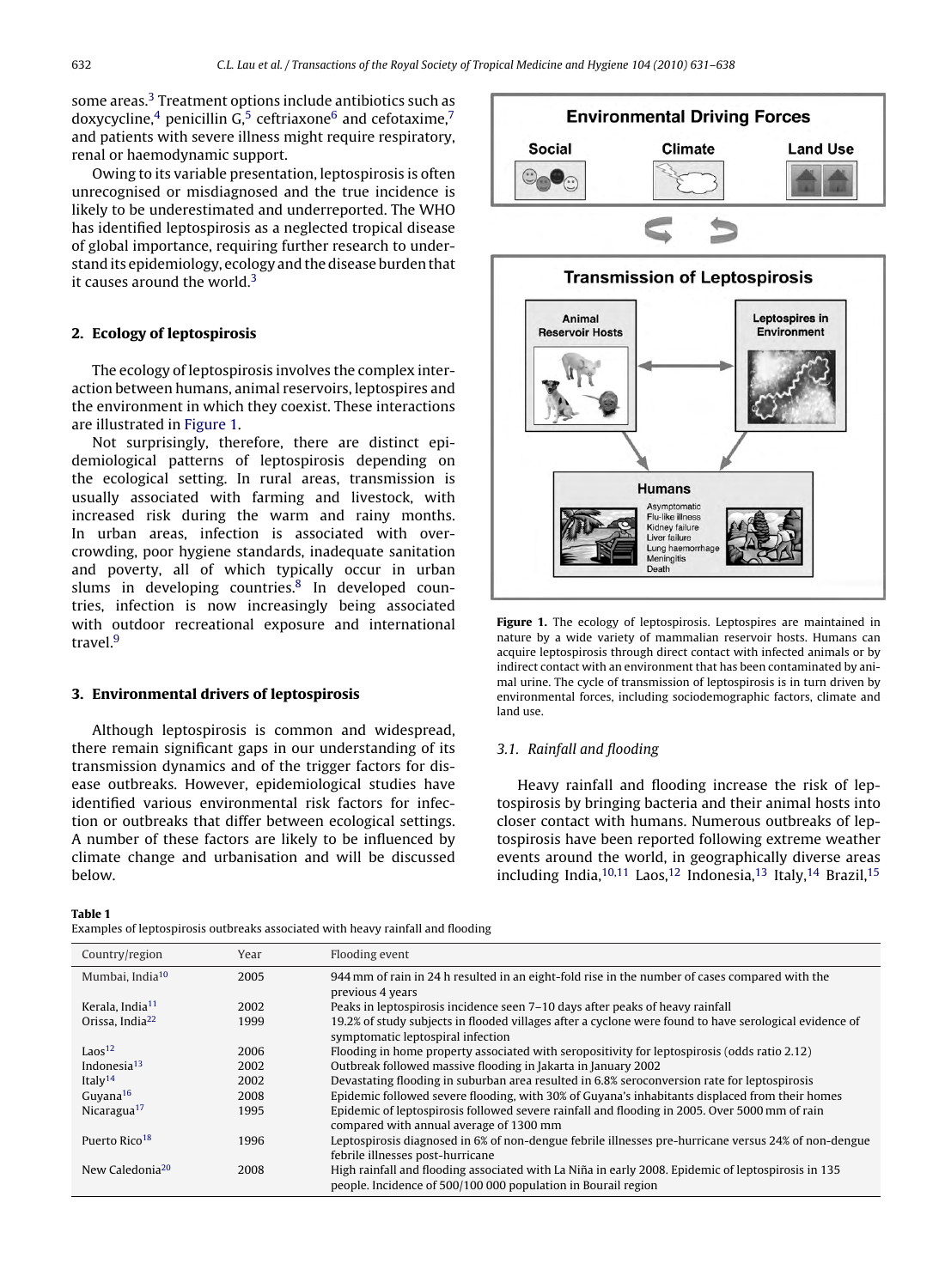Guyana,<sup>[16](#page-6-0)</sup> Nicaragua,<sup>17</sup> Puerto Rico,<sup>[18](#page-6-0)</sup> the USA,<sup>19</sup> New Caledonia[20](#page-6-0) and Australia[.21](#page-6-0) Details of some of these outbreaks are given in [Table 1.](#page-1-0)

In Argentina, flooding has emerged as the major risk factor for leptospirosis, ahead of occupational exposure. $23$ In Mumbai, India, an eight-fold increase in disease incidence was noted after severe flooding in 2005[.10](#page-6-0) In Manila, Philippines, a large outbreak of leptospirosis was reported after tropical storms and severe flooding in October 2009. The number of leptospirosis-related hospital admissions soared from 140 to 1027 in just 3 days, with a case–fatality rate of 8.6% $^{24}$  $^{24}$  $^{24}$  A higher seroprevalence of infection has also been associated with heavy rainfall and flooding in China, France, Brazil, Trinidad and Tobago, and French Polynesia[.25–29](#page-6-0) These reports demonstrate that leptospirosis outbreaks can affect both developing and industrialised nations alike and occur in a wide variety of settings including large urban centres, rural areas and small island states.

Flooding and other natural disasters can also increase the risk of infectious diseases such as leptospirosis by disrupting public health services and infrastructure, damaging water and sanitation networks, displacing populations, damaging homes and increasing environmental exposure to pathogens.<sup>30</sup>

# 3.2. Temperature

Leptospires are able to survive for longer periods of time in higher temperatures and humid environments, $8$ and seasonal variation in the incidence of leptospirosis is well documented.<sup>13</sup> Surveillance in Argentina from 1999 to 2005 showed that 76% of cases occurred during the warmer and wetter months.<sup>[23](#page-6-0)</sup> In Guadeloupe, record numbers of cases were reported from 2003 to 2005 following very hot and wet seasons associated with two El Niño events.[31](#page-6-0)

Higher temperatures can also reduce surface water availability by evaporation and at the same time encourage water-based activities for humans and animals (e.g. swimming, bathing, drinking), thereby promoting contact between humans, livestock, pets and wildlife through more intense sharing of shrinking surface water sources.[32](#page-6-0)

#### 3.3. Exposure to animals

As can be expected from its mode of transmission, leptospirosis has been shown to be associated with exposure to animals, particularly to rats, rodents, domestic pets and livestock.[8](#page-6-0) The animals implicated in disease transmission vary between serovars and geographic locations, and the risk of exposure depends on sanitation, living conditions, agricultural practices and local fauna as well as cultural factors.

Contact with rats has been shown to be a significant risk factor for infection in many diverse environmental settings including large urban communities in India,  $33$  Brazil $34$  and Tokyo,<sup>35</sup> small island states including New Caledonia<sup>[36](#page-7-0)</sup> and the Seychelles,<sup>37</sup> and strawberry fields in Germany.<sup>[38](#page-7-0)</sup>

#### 3.4. Poor sanitation and inadequate waste disposal

Sanitation and waste management are major problems in developing countries and contribute significantly to the incidence of many infectious diseases and other adverse health outcomes. The presence of garbage, waste and sewage encourage the proliferation of rodents and can therefore increase the risk of leptospirosis. Garbage can also block drainage systems and exacerbate flooding risk. Many studies around the world have confirmed that close contact with garbage and sewage are significant risk factors in leptospirosis transmission, particularly in urban slums.[15,33,34,37](#page-6-0)

# **4. Climate change and effects on the environmental drivers of leptospirosis**

# 4.1. Flooding

Flooding results from the interaction between rainfall, surface run-off, sea level, catchment size and local topography. These factors can in turn be modified by land use, urbanisation, deforestation, agricultural practices, irriga-tion, dams and water management.<sup>[39](#page-7-0)</sup> As a result of global climate change, additional factors that will contribute to the risk of flooding include rising sea levels, rising sea and land surface temperatures, increasing frequency of extreme weather events, more intense tropical cyclones and larger storm surges[.40](#page-7-0)

Flooding is the most common natural disaster both in developed and developing countries and is expected to occur with increasing frequency.[41](#page-7-0) From 2004 to 2008, flooding and tropical cyclones were responsible for 40% of natural disasters around the world, and approximately 120 million people are currently exposed to tropical cyclones each year[.40](#page-7-0) Seventy percent of these disasters occurred in Asia, the Pacific Islands, Africa and the Middle East where the majority of the world's most vulnerable populations live.<sup>[42](#page-7-0)</sup>

In 2007, heavy rains and flash floods displaced approximately 16 million people in south Asia, affecting 11 million in India, 4.5 million in Bangladesh and 250 000 in Nepal[.43](#page-7-0) In India, where leptospirosis outbreaks are common after flooding, summer monsoon rainfall is projected to rise by 20%. In addition, glacial retreat in the Himalayas is expected to increase the volume of water flow into major river systems, further contributing to the flooding risk[.44,45](#page-7-0)

Although rainfall is expected to decrease in some areas of the world as a result of climate change, increasing rainfall, cyclone intensity and flooding risk are expected to occur in the tropics, where most of the areas currently known to have a high incidence of leptospirosis are found[.40](#page-7-0)

# 4.2. Rising temperatures

Global temperatures are predicted to rise by 1.4–5.8 ◦C by the year  $2100.^{39}$  $2100.^{39}$  $2100.^{39}$  As discussed above, higher temperatures are associated with an increased incidence of leptospirosis. Global warming can therefore lengthen the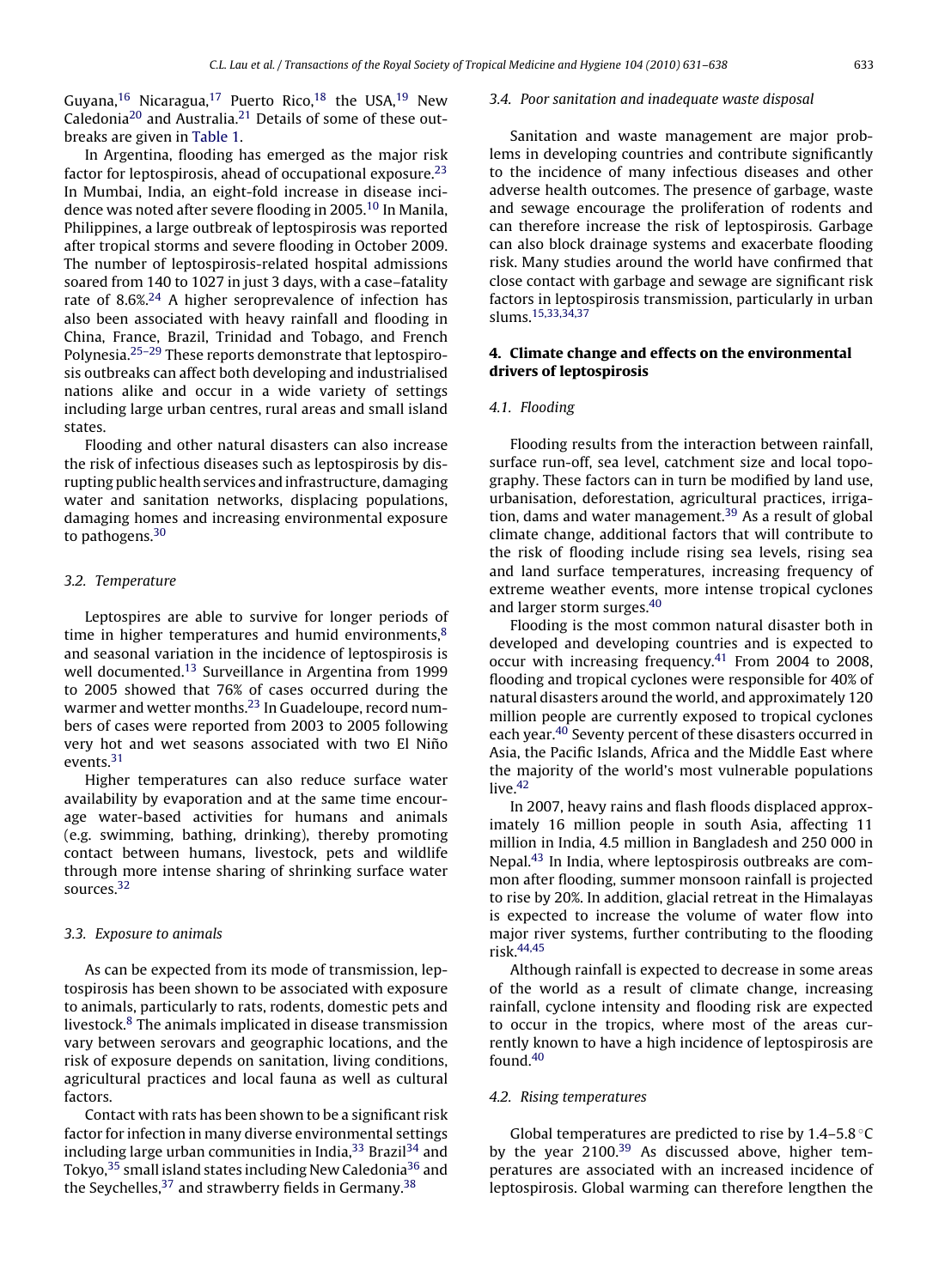<span id="page-3-0"></span>seasons and expand the geographical areas for optimal survival and transmission of leptospires.

# 4.3. Animal reservoirs

Rainfall, flooding and natural disasters can influence animal population density and behaviour in different ways. On the one hand, rodents and other animals might proliferate due to the scattering of garbage, debris and food, the disruption of sewage and waste management systems and the stimulation of vegetation growth resulting in an increase in food availability. $30$  On the other hand, flooding can destroy animal habitats and reduce their population size, but it can also transiently increase contact between animals and humans while the animals have been driven out of their usual domain and people have been displaced from their homes.[46](#page-7-0)

As mentioned above, decreased rainfall can also increase contact between humans and animals by reducing surface water supply. In addition, decreased rainfall can eliminate food sources and force rodents into human habitats to scavenge for food, thereby increasing their contact with people.<sup>[46](#page-7-0)</sup>

The way in which climate change will modulate existing animal behaviour (e.g. feeding, migration and reproduction) is complex and dynamic and will depend on multiple environmental and ecological factors as well as the animal species involved.

# **5. Where can we expect an increase in leptospirosis disease burden?**

Areas at highest risk are those where multiple risk factors for leptospirosis are likely to coexist, such as the combination of increasing flooding risk, rising temperatures, overcrowding, poor sanitation, poor health care,

| ×<br>٠<br>۰. |  |
|--------------|--|
|--------------|--|

Selected regions with reports on leptospirosis incidence

| Country/region                      | Incidence (100 000/year) |
|-------------------------------------|--------------------------|
| Seychelles <sup>47</sup>            | 101                      |
| New Caledonia <sup>13</sup>         | $2.1 - 30$               |
| Andaman Islands <sup>48</sup>       | 50                       |
| Vanuatu <sup>49</sup>               | 40                       |
| Antilles/Guyana <sup>50</sup>       | 23                       |
| Réunion and Mayotte <sup>26</sup>   | 12                       |
| Kerala, India <sup>51</sup>         | 11.4                     |
| American Samoa <sup>52</sup>        | 10.4                     |
| China <sup>13</sup>                 | 7.1                      |
| Thailand <sup>13</sup>              | $0.3 - 23.7$             |
| Sri Lanka <sup>13</sup>             | 14                       |
| Cambodia <sup>13</sup>              | 7.7                      |
| Costa Rica <sup>53</sup>            | 6.7                      |
| New Zealand <sup>54</sup>           | 4.4                      |
| Hawaii, USA <sup>55</sup>           | 3.3                      |
| Cuba <sup>53</sup>                  | 2.5                      |
| Queensland, Australia <sup>53</sup> | 2.1                      |
| Brazil <sup>53</sup>                | 1.3                      |
| Argentina <sup>53</sup>             | 1.0                      |
| Australia <sup>56</sup>             | 0.52                     |

poverty, and an abundance of rats and other animal reservoirs. These conditions are most likely to occur concurrently in urban slums, low-lying coastal areas and small island states. Many of the areas known to have a high incidence of leptospirosis belong to one of these ecological settings (see Table 2), and their disease burden from leptospirosis is likely to increase as a result of climate change, population growth and urbanisation. Infection can also potentially lead to secondary long-term effects such as chronic disease, economic loss and psychosocial problems, with the most severe impact likely to be seen in areas with already high vulnerability and poor coping mechanisms[.30,40,57](#page-6-0)

#### **Table 3**

Predicted population by 2025 in selected megacities<sup>59</sup> and their risk of flooding<sup>[60](#page-7-0)</sup>

| Rank           | City                    | Population by 2025 (millions) | Risk of:  |             |                |  |  |
|----------------|-------------------------|-------------------------------|-----------|-------------|----------------|--|--|
|                |                         |                               | Flood     | Storm surge | Tropical storm |  |  |
|                | Tokyo, Japan            | 36.4                          | $+$       | $^{++}$     | $^{++}$        |  |  |
| $\overline{2}$ | Mumbai, India           | 26.4                          | $^{++}$   | $^{++}$     | $+$            |  |  |
| 3              | Delhi, India            | 22.5                          | $^{++}$   |             |                |  |  |
| 4              | Dhaka, Bangladesh       | 22.0                          | $^{+++}$  | $^{+}$      | $^{+++}$       |  |  |
| 5              | São Paulo, Brazil       | 21.4                          | $\ddot{}$ |             |                |  |  |
| 6              | Mexico City, Mexico     | 21.0                          | $+$       |             |                |  |  |
| 7              | New York-Newark, USA    | 20.6                          | $+$       | $^{++}$     | $++$           |  |  |
| 8              | Kolkata, India          | 20.6                          | $^{+++}$  | $^{++}$     | $^{+++}$       |  |  |
| 9              | Shanghai, China         | 19.4                          | $^{++}$   | $^{+++}$    | $^{++}$        |  |  |
| 10             | Karachi, Pakistan       | 19.1                          | $^{++}$   | $^{++}$     | $+$            |  |  |
| 12             | Lagos, Nigeria          | 15.8                          | $+$       |             |                |  |  |
| 13             | Cairo, Egypt            | 15.6                          | $++$      |             |                |  |  |
| 14             | Manila, Philippines     | 14.8                          | $++$      | $+$         | $^{+++}$       |  |  |
| 16             | Buenos Aires, Argentina | 13.8                          | $^{++}$   | $^{++}$     |                |  |  |
| 17             | Los Angeles, CA, USA    | 13.7                          | $++$      |             |                |  |  |
| 18             | Rio de Janeiro, Brazil  | 13.4                          | $++$      |             |                |  |  |
| 19             | Jakarta, Indonesia      | 12.4                          | $++$      | $+$         |                |  |  |
| 20             | Istanbul, Turkey        | 12.1                          | $++$      | $+$         |                |  |  |
| 22             | Osaka-Kobe, Japan       | 11.4                          | $++$      | $^{++}$     | $++$           |  |  |
| 23             | Moscow, Russia          | 10.5                          | $+$       |             |                |  |  |
| 27             | Paris, France           | 10.0                          | $++$      |             |                |  |  |
|                |                         |                               |           |             |                |  |  |

+: low risk; ++: medium risk; +++: high risk.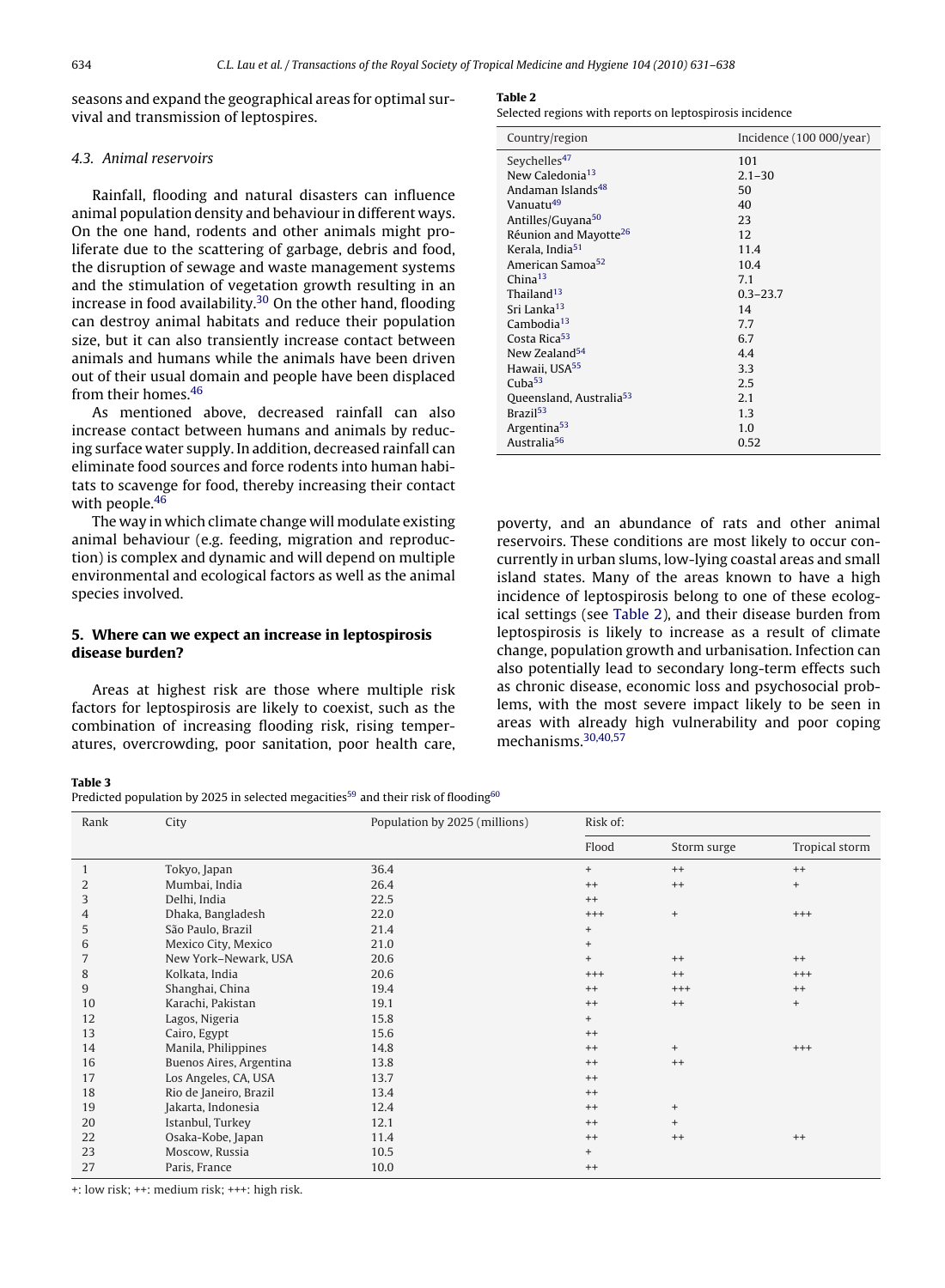# 5.1. Megacities and urban slums

Urbanisation can potentially magnify flooding intensity by ten-fold.[58](#page-7-0) Large cities are particularly prone to flooding owing to the combination of large paved, compacted or roofed areas that are more impermeable than vegetated land and generate more run-off. Furthermore, large urban areas can also create their own microclimate and cause intensification of rain, hail and thunderstorms. $34$  For cultural and economic reasons, many large cities are situated near the coast or large rivers, thus compounding their risk of flooding. The risk of flooding in some of the world's largest cities is shown in [Table 3.](#page-3-0)

The world's population is expected to increase from 6.7 billion in 2007 to 9.2 billion in 2050. The number of urban dwellers is expected to almost double from 3.3 billion to 6.4 billion during this time, with most of the increase occurring in less developed countries[.59](#page-7-0) By 2025 it is estimated that there will be 27 megacities around the world, with 22 of these in less developed countries.<sup>[59](#page-7-0)</sup> One in three urban dwellers, or one billion of the world's population, currently live in slums. Owing to population growth and increasing urbanisation, UN-HABITAT estimates that by 2020 there will be 1.4 billion slum dwellers in the world, accounting for 20% of the world's population.<sup>[61](#page-7-0)</sup>

Africa is the world's most rapidly urbanising region and also has the highest slum growth rates, with environmental refugees migrating from rural to urban areas as a result of droughts and floods.[61](#page-7-0) Over 70% of inhabitants in African cities (accounting for at least 100 million people) currently live in slums that are prone to flooding.<sup>[42](#page-7-0)</sup> The average number of people in Africa impacted by flooding could increase from 1 million per year in 1990 to 70 million in 2080.<sup>[62](#page-7-0)</sup>

One-half of the urban population in developing countries currently lack piped water, waste collection, paved roads, sewers and stormwater drains[.42](#page-7-0) The above predictions in human demographics will therefore have significant implications for the future epidemiology of infectious diseases, including leptospirosis.

With the increasing risk of flooding and continuing population growth and urbanisation in developing countries, these areas are likely to experience an upsurge in the scale and severity of leptospirosis epidemics. Unfortunately, slum inhabitants are also some of the most vulnerable and impoverished people in the world and have a poor capacity to cope with extra health challenges. This poor resilience will further magnify their disease burden from leptospirosis.

Leptospirosis is more common in developing countries, but it is also reported in urban areas in more affluent cities such as Tokyo, Japan, $35$  Baltimore, MD, and Detroit, MI, USA.[63](#page-7-0) Although developed countries are generally better able to manage disease outbreaks, disease burden can still be significant due to the sheer number of people in megacities who will potentially be at risk.

# 5.2. Low-lying areas

Sea levels have risen by 10–20 cm since the late 1950s and are projected to reach 45 cm by  $2100<sup>41</sup>$  Areas particularly vulnerable to flooding from rising sea levels include deltas with very large populations (e.g. Ganges-Brahmaputra, Mekong, Chang Jiang, Nile and Mississippi Deltas), low-lying coastal cities and small island states.[57](#page-7-0)

The world's coastal population could potentially grow to 5.2 billion people by 2080 and a rise in sea level of 1 m could potentially affect 18.6 million people in China, 13 million in Bangladesh, 5 million in the Mekong Delta, 4 million in the Red River Delta, 3.5 million in Egypt and 3.3 million in Indonesia[.40,41](#page-7-0) Many of these areas are already known to have a high incidence of leptospirosis, and the additional pressures of population growth and flooding are likely to drive an upsurge in disease burden.

# 5.3. Small island states

Small islands are expected to experience greater increases in surface temperature than average global rates. Extreme climate events such as heatwaves, extreme rainfall and cyclones are also expected to occur with increasing frequency. Between small island states there is a wide diversity in size, elevation, soil types, drainage, natural resources, surface freshwater supply, agriculture practices, socioeconomic status, demography and health status. $64$ Depending on these factors and their geographical location, climate change is likely to affect some islands more severely than others. For example, susceptibility to sea level rise and coastal flooding varies significantly even between different Pacific Islands.[57,65](#page-7-0)

However, small island states share common characteristics that can increase their vulnerability to natural disasters—their small physical size, remoteness, limited natural resources, delicate ecosystems, high population density, poor infrastructure, dependency on neighbouring countries, and limited financial and human resources[.57](#page-7-0)

# **6. Challenges in the diagnosis of infectious diseases following flooding**

Leptospirosis is often poorly recognised and overlooked as a cause of fever or systemic illness. Misdiagnosis is common because of its variable symptoms and non-specific presentations that can mimic many other infectious diseases such as dengue, malaria, hepatitis, pneumonia and meningitis. Depending on geographic location, other infections that might be included in the differential diagnosis include haemorrhagic fevers, Q fever, scrub typhus, yellow fever and rickettsial infections.

Epidemics of infectious diseases are common following natural disasters, and concurrent outbreaks of multiple infections can lead to diagnostic challenges, particularly if laboratory facilities are inadequate. Misdiagnosis or delayed diagnosis has significant clinical implications because early treatment of some of these infections (e.g. leptospirosis, malaria and meningitis) is crucial to minimise morbidity and mortality. In addition, misdiagnosis can lead to critical delays in implementing disease-specific interventions, allowing epidemics to 'escape'.

Food- and water-borne infections are common after flooding and some of these can be difficult to differentiate clinically from leptospirosis. For example, hepatitis A and E are commonly seen in developing countries and can cause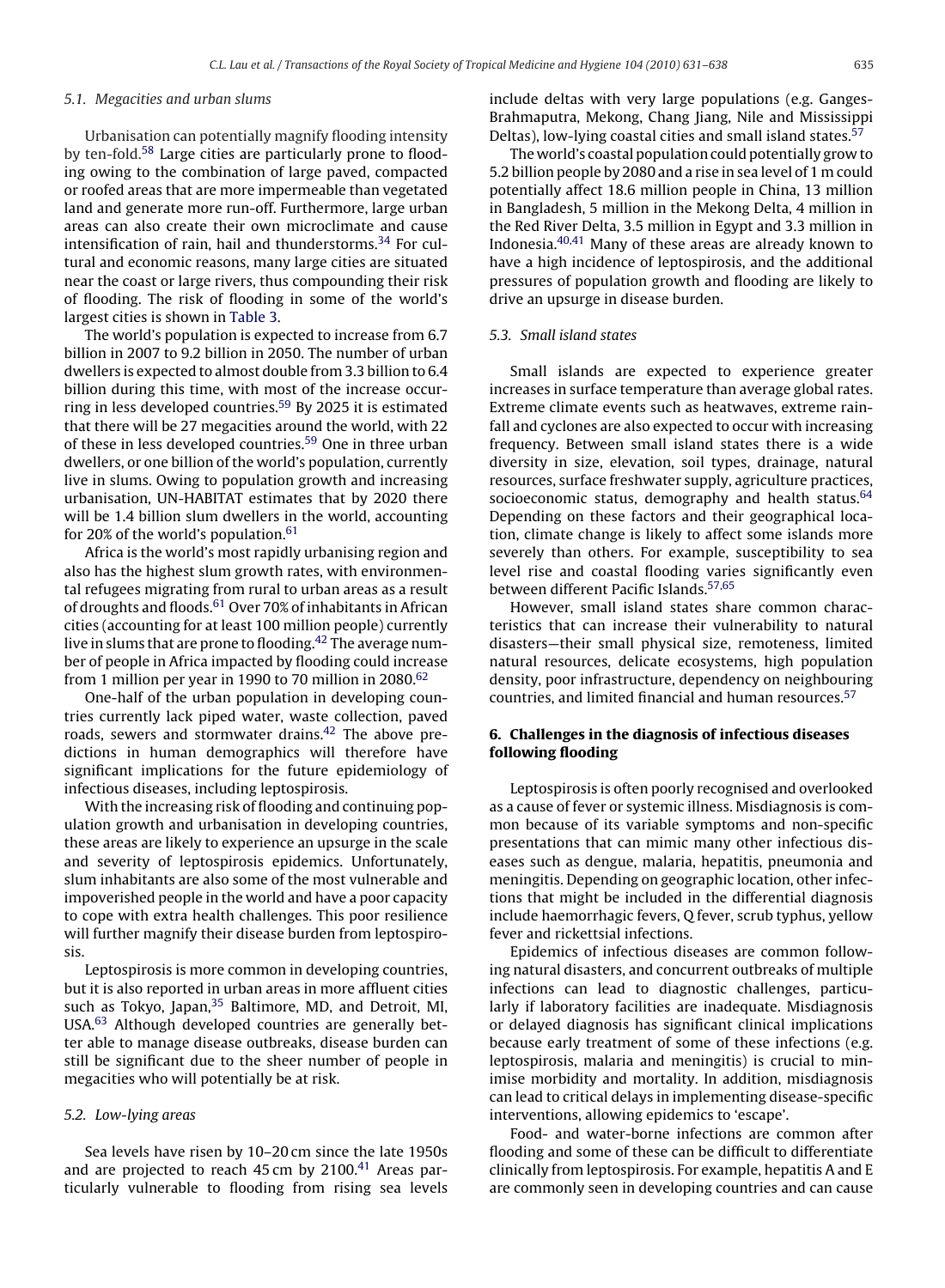an acute febrile illness and jaundice often seen in patients with leptospirosis.<sup>[9](#page-6-0)</sup>

Epidemics of mosquito-borne diseases are also common during flooding because of the abundance of stagnant water available as larval breeding sites. A number of these infections, such as malaria, dengue and Chikungunya fever, are clinically difficult to distinguish from leptospirosis and studies have shown that leptospirosis is often misdiagnosed or underdiagnosed during dengue outbreaks[.9,18,55](#page-6-0)

Co-infection with multiple pathogens might also occur and further complicate clinical diagnosis and management. A study of acute febrile illness in Egypt found that 12.4% of 1510 cases had more than one concurrent acute infection, with 83% of these having leptospirosis as one of their diagnoses.[9](#page-6-0)

It is therefore important for clinicians to consider leptospirosis in the differential diagnosis of febrile illnesses after flooding. Early identification of cases and outbreaks will improve patient outcomes and facilitate timely public health interventions. The WHO's recommended case definitions for leptospirosis are shown in Box 1.

Laboratory diagnosis during the acute phase can be performed using methods such as ELISA for the detection of anti-Leptospira IgM, <sup>[67](#page-7-0)</sup> lateral-flow enzyme immunosor-bent assays,<sup>[68](#page-7-0)</sup> or culture of blood, cerebrospinal fluid or urine in Ellinghausen–McCullough–Johnson–Harris (EMJH) medium.[69](#page-7-0) Highly sensitive and specific diagnostic tests based on standard or real-time PCR have also been developed[.2,70](#page-6-0) Immune-phase diagnostics remain reliant on the microscopic agglutination test, $71$  which detects the presence of antibodies specific to leptospires using a panel of antigens representing the serogroups or serovars indigenous to the given geographical location.

# **7. Socioeconomic impact of leptospirosis**

Apart from the effects of leptospirosis on the health of individuals, there are also potential financial and social impacts on the victims' families and their community. There are direct and indirect economic costs of the disease, including the cost of health care for the acute illness, management of long-term medical complications, loss of income as a result of the illness, and potential effects on long-term earning capacity. On a community level, thousands of people can potentially become infected in a short time during epidemics, and put enormous stress on healthcare facilities. Implementation of public health measures for prevention, control and surveillance will also put added stresses on the health system. Furthermore, leptospirosis can threaten livestock, thus compounding economic losses.

Many outbreaks of leptospirosis occur in urban slums where some of the world's most deprived and vulnerable people live, where socioeconomic resilience is invariably poor, where access to health care is usually already inadequate and where public health services are often limited. These circumstances combine to create an environment in which leptospirosis will have the greatest health and socioeconomic impacts on communities, and this situation

#### **Box 1: WHO case definitions for human leptospirosis[66](#page-7-0)**

#### **A. Clinical description**

The usual presentation is an acute febrile illness with headache, myalgia (particularly calf muscle) and prostration associated with any of the following symptoms/signs:

- conjunctival suffusion;
- anuria or oliguria;
- iaundice:
- cough, haemoptysis and breathlessness;
- haemorrhages (from the intestines; lung bleeding is notorious in some areas);
- meningeal irritation;
- cardiac arrhythmia or failure; and
- skin rash.

Note. Other common symptoms include nausea, vomiting, abdominal pain, diarrhoea and arthralgia. The clinical diagnosis is difficult where diseases with symptoms similar to those of leptospirosis occur frequently.

#### **B. Laboratory criteria**

#### **Presumptive diagnosis:**

• A positive result of a rapid screening test such as IgM ELISA, latex agglutination test, lateral flow, dipstick etc.

#### **Confirmatory diagnosis:**

- Isolation from blood or other clinical materials through culture of pathogenic leptospires.
- A positive PCR result using a validated method (primarily for blood and serum in the early stages of infection).
- Four-fold or greater rise in titre or seroconversion in microscopic agglutination test (MAT) on paired samples obtained at least 2 weeks apart. A battery of Leptospira reference strains representative of local strains to be used as antigens in MAT.

#### **C. Case classification (humans)**

**Suspected:**A case that is compatible with the clinical description and a presumptive laboratory diagnosis.

**Confirmed:** A suspect case with a confirmatory laboratory diagnosis.

is likely to worsen with increasing urbanisation in developing countries.

#### **8. Conclusions**

The combination of climate change, flooding, population growth and urbanisation will almost certainly lead to an escalation in the global burden of disease from leptospirosis. Areas at particularly high risk include urban slums, low-lying areas and small island states.

The epidemiology of leptospirosis is complex and varies significantly in different environmental settings, and an ecological approach is therefore required to understand disease patterns at local, regional and global levels.[72](#page-7-0) More enhanced surveillance and further research is required to understand better the transmission dynamics of leptospirosis and how these can be influenced by climate events, environmental factors, animal reservoirs, and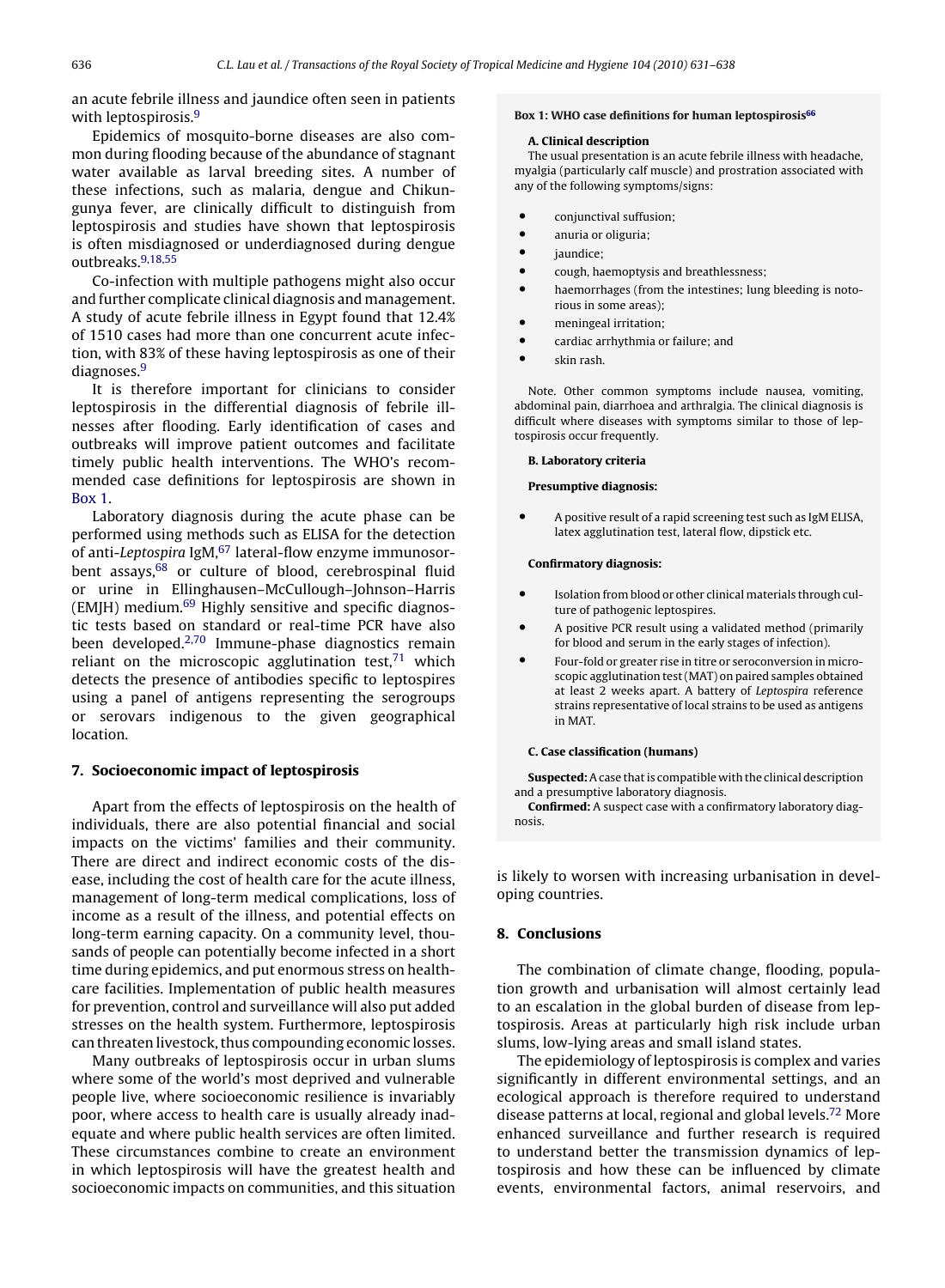<span id="page-6-0"></span>human demographic and social trends. Ongoing monitoring in the post-disaster phase is essential for assessing the long-term impacts of leptospirosis following flooding.30

Spatiotemporal modelling and disease mapping using Geographic Information Systems can potentially be useful for estimating current disease burden as well as predicting future disease burden as a result of environmental change. Valuable and dynamic information can be generated to pinpoint and project high-risk locations and hotspots for epidemics. Tools can also be developed to identify trigger factors for outbreaks, develop early warning systems, estimate and predict outbreak frequency and intensity, and identify areas most vulnerable to a high disease burden. If available, this information could be used by stakeholders in emergency and disaster response to manage risk factors at disaster sites, to improve the timeliness of emergency response, to assess the ability of response teams to cope with increasing future demands, to provide an evidence base for planning and allocating disaster management and public health resources, and to target interventions aimed at reducing infection risk and the overall burden of disease from leptospirosis. Understanding the environmental drivers of leptospirosis infection is also essential to effectively promote community awareness and hazard reduction and to build local capacity to prepare for the increasing risk of leptospirosis as a result of climate change.

**Authors' contributions:** All authors were involved in conceptualising, drafting, editing, and revising the article for its intellectual content; CL carried out the literature review. All authors read and approved the final manuscript. CL is guarantor of the paper.

**Funding:** None.

**Conflicts of interest:** None declared.

**Ethical approval:** Not required.

#### **References**

- 1. Ko AI, Goarant C, Picardeau M. Leptospira: the dawn of the molecular genetics era for an emerging zoonotic pathogen. Nat Rev Microbiol 2009;**7**:736–47.
- 2. Bharti AR, Nally JE, Ricaldi JN, Matthias MA, Diaz MM, Lovett MA, et al. Leptospirosis: a zoonotic disease of global importance. Lancet Infect Dis 2003;**3**:757–71.
- 3. WHO. Human leptospirosis: guidance for diagnosis, surveillance and control. Geneva: World Health Organization; 2003. http:// www.who.int/zoonoses/resources/Leptospirosis/en/ [accessed 22 May 2010].
- 4. McClain JB, Ballou WR, Harrison SM, Steinweg DL. Doxycycline therapy for leptospirosis. Ann Intern Med 1984;**100**:696–8.
- 5. Watt G, Padre LP, Tuazon ML, Calubaquib C, Santiago E, Ranoa CP, et al. Placebo-controlled trial of intravenous penicillin for severe and late leptospirosis. Lancet 1988;**1**:433–5.
- 6. Panaphut T, Domrongkitchaiporn S, Vibhagool A, Thinkamrop B, Susaengrat W. Ceftriaxone compared with sodium penicillin G for treatment of severe leptospirosis. Clin Infect Dis 2003;**36**:1507–13.
- 7. Suputtamongkol Y, Niwattayakul K, Suttinont C, Losuwanaluk K, Limpaiboon R, Chierakul W, et al. An open, randomized, controlled trial of penicillin, doxycycline, and cefotaxime for patients with severe leptospirosis. Clin Infect Dis 2004;**39**:1417–24.
- 8. Levett PN, Leptospirosis. Clin Microbiol Rev 2001;**14**:296–326.
- 9. Lau C, Smythe L, Weinstein P. Leptospirosis—an emerging disease in travellers. Travel Med Infect Dis 2010;**8**:33–9.
- 10. Maskey M, Shastri JS, Saraswathi K, Surpam R, Vaidya N. Leptospirosis in Mumbai: post-deluge outbreak 2005. Indian J Med Microbiol 2006;**24**:337–8.
- 11. Pappachan MJ, Sheela M, Aravindan KP. Relation of rainfall pattern and epidemic leptospirosis in the Indian state of Kerala. J Epidemiol Community Health 2004;**58**:1054.
- 12. Kawaguchi L, Sengkeopraseuth B, Tsuyuoka R, Koizumi N, Akashi H, Vongphrachanh P, et al. Seroprevalence of leptospirosis and risk factor analysis in flood-prone rural areas in Lao PDR. Am J Trop Med Hyg 2008;**78**:957–61.
- 13. Victoriano AF, Smythe LD, Gloriani-Barzaga N, Cavinta LL, Kasai T, Limpakarnjanarat K, et al. Leptospirosis in the Asia Pacific region. BMC Infect Dis 2009;**9**:147.
- 14. Pellizzer P, Todescato A, Benedetti P, Colussi P, Conz P, Cinco M. Leptospirosis following a flood in the Veneto area, north-east Italy. Ann Ig 2006;**18**:453–6.
- 15. Barcellos C, Sabroza PC. The place behind the case: leptospirosis risks and associated environmental conditions in a flood-related outbreak in Rio de Janeiro. Cad Saude Publica 2001;**17**(Suppl): 59–67.
- 16. Liverpool J, Francis S, Liverpool CE, Dean GT, Mendez DD. Leptospirosis: case reports of an outbreak in Guyana. Ann Trop Med Parasitol 2008;**102**:239–45.
- 17. Trevejo RT, Rigau-Perez JG, Ashford DA, McClure EM, Jarquin-Gonzalez C, Amador JJ, et al. Epidemic leptospirosis associated with pulmonary hemorrhage—Nicaragua, 1995. J Infect Dis 1998;**178**:1457–63.
- 18. Sanders EJ, Rigau-Pérez JG, Smits HL, Deseda CC, Vorndam VA, Aye T, et al. Increase of leptospirosis in dengue-negative patients after a hurricane in Puerto Rico in 1996 [correction of 1966]. Am J Trop Med Hyg 1999;**61**:399–404.
- 19. Gaynor K, Katz AR, Park SY, Nakata M, Clark TA, Effler PV. Leptospirosis on Oahu: an outbreak associated with flooding of a university campus. Am J Trop Med Hyg 2007;**76**:882–5.
- 20. Goarant C, Laumond-Barny S, Perez J, Vernel-Pauillac F, Chanteau S, Guigon A. Outbreak of leptospirosis in New Caledonia: diagnosis issues and burden of disease. Trop Med Int Health 2009;**14**: 926–9.
- 21. Smythe L, Barnett L, Symonds M, Dohnt M, Baade P, McClintock C, et al. An outbreak of leptospirosis in North Queensland, Australia January to May, 1999. Technology 2002;**9**:15–22.
- 22. Sehgal SC, Sugunan AP, Vijayachari P. Outbreak of leptospirosis after the cyclone in Orissa. Natl Med J India 2002;**15**:22–3.
- 23. Vanasco NB, Schmeling MF, Lottersberger J, Costa F, Ko AI, Tarabla HD. Clinical characteristics and risk factors of human leptospirosis in Argentina (1999-2005). Acta Trop 2008;**107**:255–8.
- 24. ProMED-mail post. PRO/AH/EDR> Leptospirosis Philippines (03). Archive No. 20091019.3591. Brookline, MA: ProMED-mail, International Society for Infectious Diseases; 19 October 2009. [http://www.](http://www.promedmail.org/pls/otn/f?p=2400:1001:3960259899618427::NO::F2400_P1001_BACK_PAGE,F2400_P1001_PUB_MAIL_ID:1000,79681) [promedmail.org/pls/otn/f?p=2400:1001:3960259899618427::NO:](http://www.promedmail.org/pls/otn/f?p=2400:1001:3960259899618427::NO::F2400_P1001_BACK_PAGE,F2400_P1001_PUB_MAIL_ID:1000,79681) :F2400 P1001 BACK PAGE,F2400 P1001 PUB MAIL ID:1000,79681 [accessed 22 May 2010].
- 25. Ren J, Gu LL, Liu H, Wang JJ, Wang J, Wu JB, et al. Study on a monitoring program regarding leptospirosis in some fore-and-after flood-affected along large rivers in Anhui province lin Chinesel. Zhonghua Liu Xing Bing Xue Za Zhi 2005;**26**:690–3.
- 26. Baranton G, Postic D. Trends in leptospirosis epidemiology in France. Sixty-six years of passive serological surveillance from 1920 to 2003. Int J Infect Dis 2006;**10**:162–70.
- 27. Kupek E, de Sousa Santos Faversani MC, de Souza Philippi JM. The relationship between rainfall and human leptospirosis in Florianopolis, Brazil, 1991–1996. Braz J Infect Dis 2000;**4**:131–4.
- [28.](http://www.who.int/zoonoses/resources/Leptospirosis/en/) [Mohan](http://www.who.int/zoonoses/resources/Leptospirosis/en/) [AR,](http://www.who.int/zoonoses/resources/Leptospirosis/en/) [Cumberbatch](http://www.who.int/zoonoses/resources/Leptospirosis/en/) [A,](http://www.who.int/zoonoses/resources/Leptospirosis/en/) [Adesiyun](http://www.who.int/zoonoses/resources/Leptospirosis/en/) AA, Chadee DD. Epidemiology of human leptospirosis in Trinidad and Tobago, 1996–2007: a retrospective study. Acta Trop 2009;**118**:260–5.
- 29. Coudert C, Beau F, Berlioz-Arthaud A, Melix G, Devaud F, Boyeau E, et al. Human leptospirosis in French Polynesia. Epidemiological, clinical and bacteriological features [in French]. Med Trop (Mars) 2007;**67**:137–44.
- 30. Cook A, Watson J, Van Buynder P, Robertson A, Weinstein P. Natural disasters and their long-term impacts on the health of communities. J Environ Monit 2008;**10**:167–75.
- 31. Storck CH, Postic D, Lamaury I, Perez JM. Changes in epidemiology of leptospirosis in 2003-2004, a two El Niño southern oscillation period, Guadeloupe archipelago, French West Indies. Epidemiol Infect 2008;**136**:1407–15.
- 32. Dufour B, Moutou F, Hattenberger AM, Rodhain F. Global change: impact, management, risk approach and health measures—the case of Europe. Rev Sci Tech 2008;**27**:529–50.